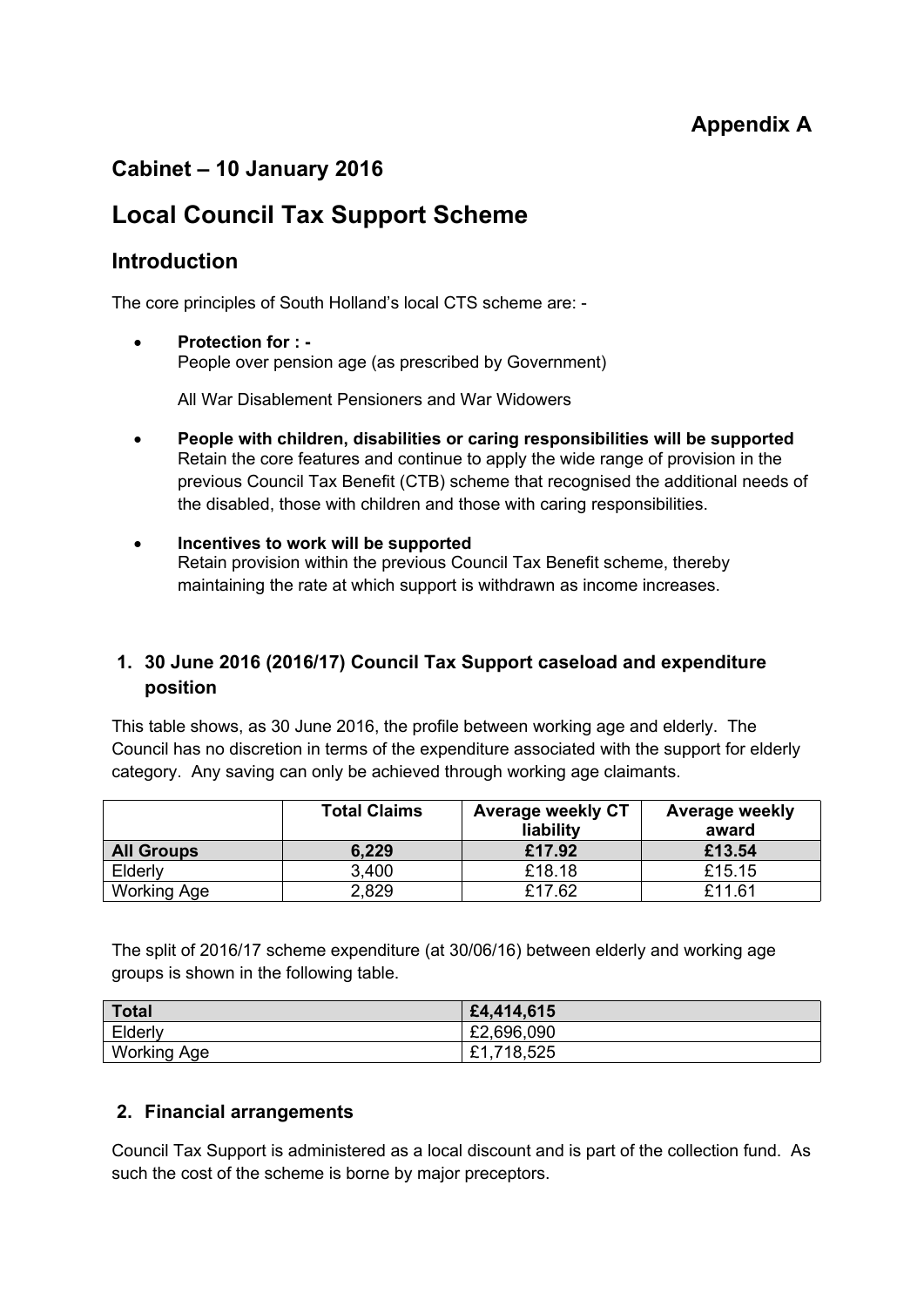South Holland's share of the cost of local Council Tax Support (based on 2016/17 CT levels) is around 11%, as demonstrated in the following table.

| Council Tax 2016/17 Band D         |           | %'share' |  |
|------------------------------------|-----------|----------|--|
| <b>Lincolnshire County Council</b> | £1,128.83 | 75.75%   |  |
| South Holland District Council     | £159.84   | 10.73%   |  |
| Police and Crime Commissioner      | £201.51   | 13.52%   |  |
|                                    | £1,490.18 |          |  |

## **3. Options for South Holland's 2017/18 Council Tax Support scheme**

It is important that any changes considered for 2017/18 can be supported by current software functionality and this precludes any fundamental changes to the scheme for 2017/18.

There are a number of changes that are recommended that the Council make to the current scheme for working age claimants, which would not represent a radical review, but would allow a reduction in support costs against current expenditure.

These are listed below: -

Abolish second adult rebate.

The current scheme gives a reduction in Council tax up to 25% to a claimant whose income is too high to receive Council Tax support but who has other adults living in the household whose combined income is low.

#### **Recommendation: Rebate to be abolished**

• Introduce a minimum weekly amount of CTS.

At the moment Council Tax Support is paid even if a person is only entitled to a few pence per week.

#### **Recommendation: Minimum weekly amount of £5 to be introduced**

• Change non-dependent deduction rates.

A 'non-dependant' is an adult living with a claimant but who is not dependent upon them, for example an adult son, daughter, mother, father or friend.

An increase in the amount of non-dependant deductions would mean those getting more money coming into the household would get less Council Tax Support.

#### **Recommendation: decrease the rebate by 10%**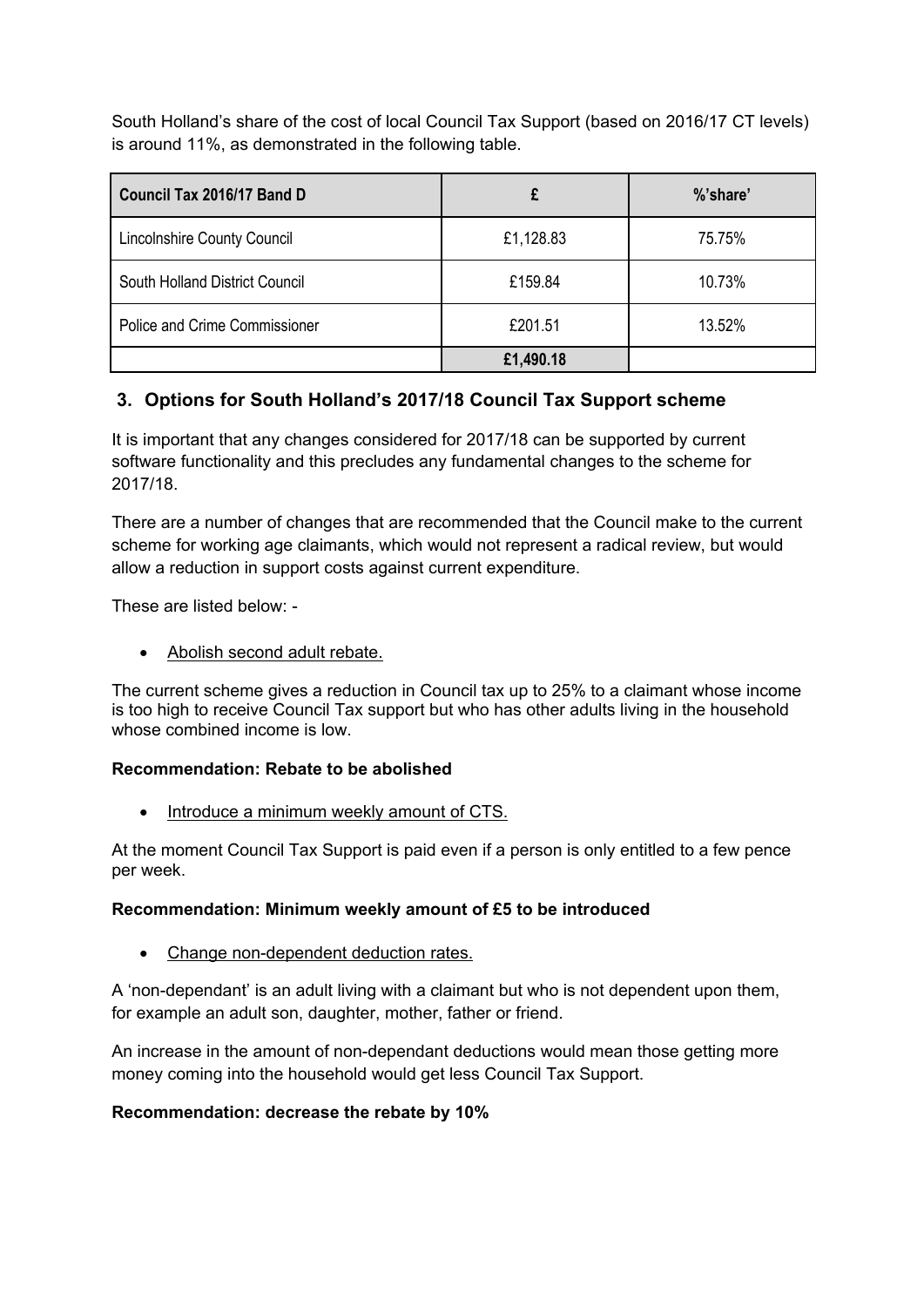• Restrict Council Tax to a particular band.

Currently there is no restriction on eligibility for Council Tax Support based on the band. If Council Tax Support was restricted, for example to Band D, then the maximum amount of support would be fixed at the level of Council Tax for a Band D; those in bands E, F, G, or H would only receive Council Tax Support based on Council Tax level for a band C property resulting in them having to pay a higher proportion of their Council Tax.

#### **Recommendation: Limit council tax support at Band D for properties in that band or above.**

• Review capital limits.

Currently claimants who have more than £16,000 in capital are not entitled to Council Tax Support. Capital can be in the form of land, property, stocks, shares, premium bonds, money held in banks etc. If the capital limit was reduced this would mean some claimants might no longer be eligible for Council Tax Support.

#### **Recommendation: lower the capital limit to £8,000**

• Change the lower capital threshold

Currently capital up to £6,000 can be disregarded for the calculation of Council Tax Support. A reduction to this threshold would mean more claimants with savings would have to pay more towards their Council Tax.

#### **Recommendation: Lower the capital threshold to £3,000**

• Limit backdating

Currently 3 months, this could be limited to 1 month in line with the governments change in 2016/17 for Housing Benefit.

#### **Recommendation: Limit backdating of award to 1 month**

• Remove family premium for new CTS applications.

A family premium is currently awarded on all claims which include children. From May 2016 the government removed this premium from Housing Benefit for all new claims made or babies born.

#### **Recommendation: Remove family premium for new applications from 1 st April 2017**

• Reduce the maximum amount of CTS

Currently working age claimants can get up to 75% support.

#### **Recommendation: Change the maximum discount level to 70% for all claimants**